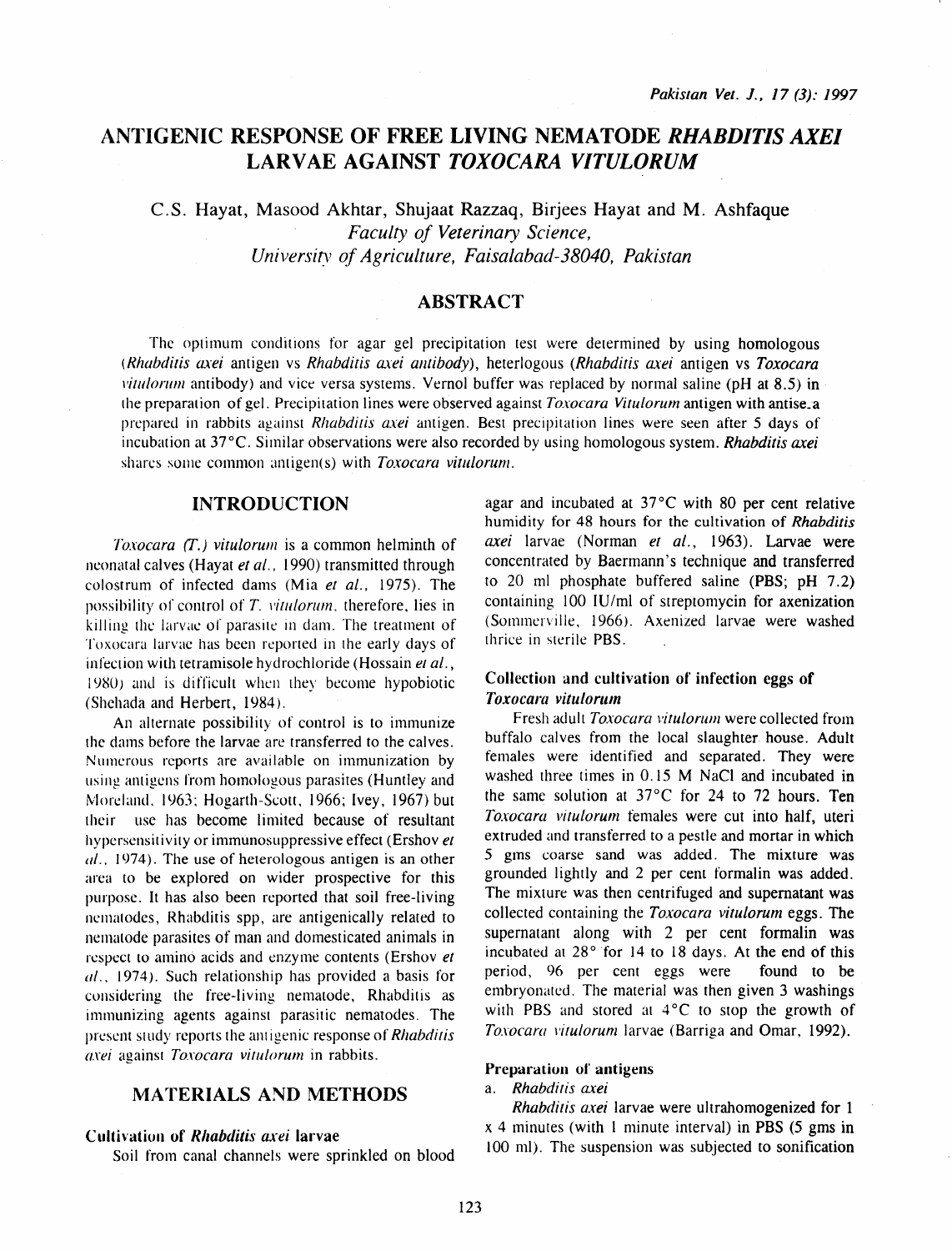for 2 x 30 seconds at 8°C. The homogenate was centrifuged at 5000 rpm for 30 minutes. The supernatant was used as antigen.

#### b. *Toxocara vitulorum*

Embryonated eggs (larvae) of *Toxocara vitulorum*  were suspended in PBS (350 larvae/ml PBS) and ultrahomogenized for 1 x 2 minutes at  $4^{\circ}$ C. The suspension was centrifuged and the supernatant thus collected was used as an antigen.

Protein contents in *Rhabditis axei* and *Toxocara vitulorum* antigens were measured by calorimetric method (Bradford, 1976) adjusted to 1 gm/dl with PBS,. Each antigen was mixed with two parts of Freund's complete adjuvant (Sigma Laboratories, St. Louis, USA).

#### Experimental design

Twenty-seven rabbits of about the same age, sex and body weight were procured from the local market and maintained in the Department of Veterinary Parasitology, University of Agriculture, Faisalabad. All the rabbits were rendered free from parasites by using velbazen solution  $(1:10)$ . The parasite-free status of the animals was confirmed through regular faecal examination for two weeks before using them for immunological work. Rabbits were divided into three equal groups viz. A, B and C. Group A was further subdivided into three subgroups i.e.  $A1$ ,  $A2$  and  $A3$ . Each subgroup was injected 0.4, 0.8 and 1.0 ml of the *Toxocara vitulorum* antigens,

respectively. Similarly, group B was subdivided into subgroups i.e Bl, B2 and B3 and injected *Rhabditis axei* antigen at the same dose rate as that of *Toxocara vitulorum,* respectively. Group c served as control, and was mjected with adjuvant and PBS. All the rabbits were given the same boosting dose of respective antigen after 14 days of the 1st injection. Controls were similarly injected with adjuvant and PBS 14 days of the 1st injection.

#### Blood sampling

Blood samples (2 ml) without anticoagulant were collected from each animal prior to inoculation and on day 14, 21, 35 and 72 post inoculation. Serum was separated and stored at  $-20^{\circ}$ C for further use.

#### Agar gel precipitation test (AGYf)

Noble agar (Difco laboratories, Detroit, Michigan. USA) 1.5 per cent prepared in normal saline, pH 8.5, was used in the test (Huntley and Moreland, 1963). Hyperimmune serum prepared against crude antigens of *Toxocara vitulorum and Rhabditis axei* (Collee et al., 1992) was used as a positive control for the respective antigens. The plates were incubated at 37°C in a humid chamber and were examined for precipitation lines.

# RESULTS AND DISCUSSION

AGPT has been frequently used by employing the vernol buffer for the preparation of gel (Olson *et al.*,

|             |                 |                                                         | Serum Samples Post-inoculation (days) |             |        |                                      |  |  |  |
|-------------|-----------------|---------------------------------------------------------|---------------------------------------|-------------|--------|--------------------------------------|--|--|--|
|             | Groups Subgroup | Dose<br>(mL)                                            | 1                                     | 21          | 35     | 72                                   |  |  |  |
|             | A <sub>1</sub>  | 0.4                                                     |                                       |             |        |                                      |  |  |  |
| A           | A <sub>2</sub>  | 0.8                                                     |                                       | $+$ *       | $++++$ | $++++$                               |  |  |  |
|             | A <sub>3</sub>  | 1.0                                                     |                                       |             |        |                                      |  |  |  |
|             | B1              | 0.4<br>$\mathcal{L}_{\mathbf{a}}$                       |                                       |             |        |                                      |  |  |  |
| B           | B <sub>2</sub>  | 0.8                                                     |                                       | $+$ *       |        |                                      |  |  |  |
|             | <b>B3</b>       | 1.0                                                     |                                       |             |        |                                      |  |  |  |
|             | C <sub>1</sub>  | 0.4                                                     |                                       |             |        |                                      |  |  |  |
| $\mathbf C$ | C <sub>2</sub>  | 0.8                                                     |                                       |             |        |                                      |  |  |  |
|             | C <sub>3</sub>  | 1.0                                                     |                                       |             |        |                                      |  |  |  |
| $++$        | $=$<br>$=$      | Clear and descriptive lines.<br>No precipitation lines. |                                       | $+*$<br>$=$ |        | Precipitation lines but not obvious. |  |  |  |

Table 1: Antigenic response of immunized rabbits against *Toxocara vitulorum* vs *Toxocara vitulorum*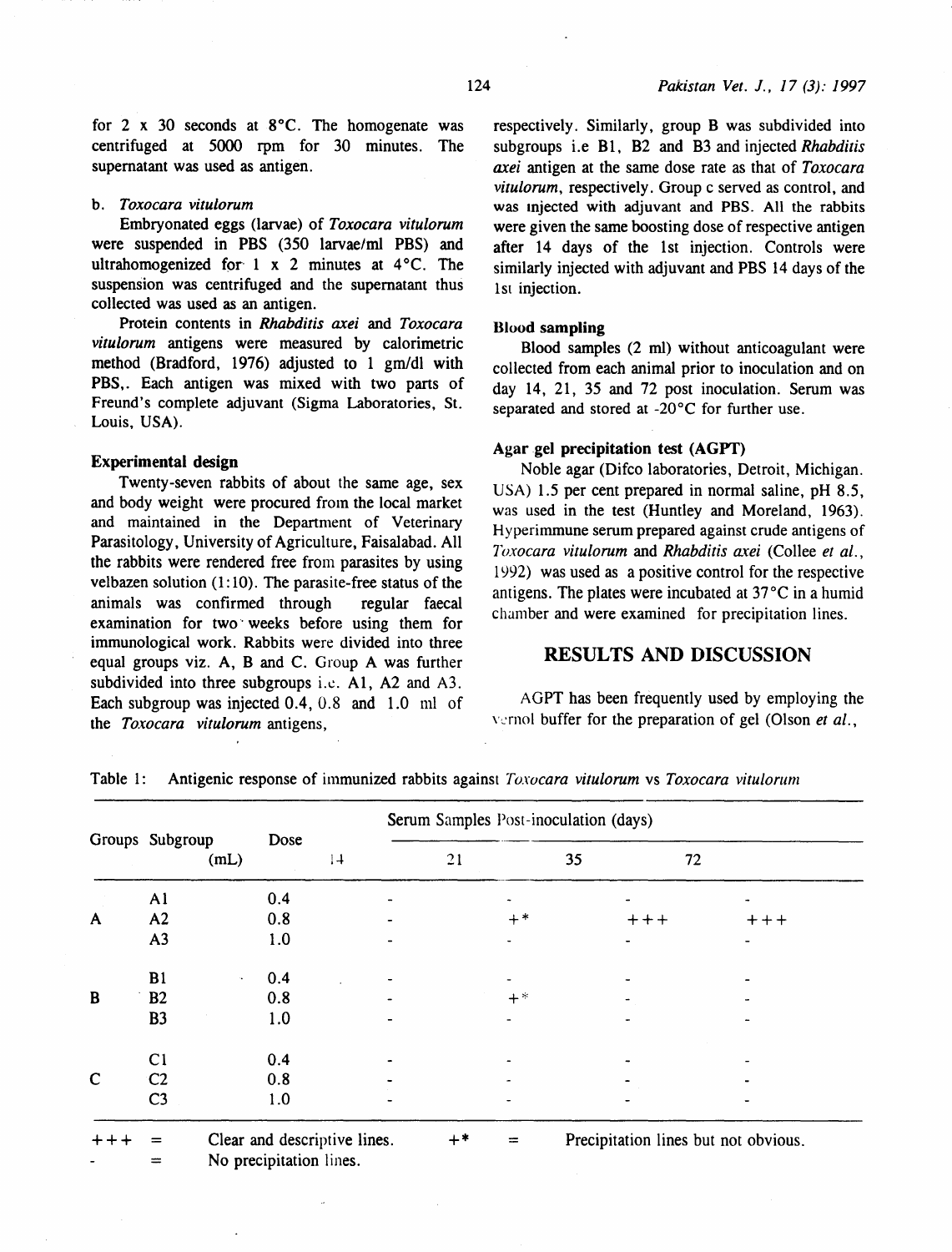|              | Groups Subgroup | Dose<br>(mL)            | Serum Samples Post-inoculation (days) |      |        |                |  |  |
|--------------|-----------------|-------------------------|---------------------------------------|------|--------|----------------|--|--|
|              |                 |                         | 14                                    | 21   | 35     | 72             |  |  |
|              | A <sub>1</sub>  | 0.4                     |                                       | $+*$ | $++++$ | $+++$          |  |  |
| $\mathsf{A}$ | A2              | 0.8                     |                                       |      |        | $\sim 10^{-1}$ |  |  |
|              | A3              | 1.0                     |                                       |      |        |                |  |  |
|              | B1              | 0.4                     |                                       | $+*$ | $+++$  | $++++$         |  |  |
| $\, {\bf B}$ | <b>B2</b>       | 0.8                     |                                       |      |        |                |  |  |
|              | <b>B3</b>       | 1.0                     |                                       |      |        |                |  |  |
|              | C <sub>1</sub>  | 0.4                     |                                       |      |        |                |  |  |
| $\mathbf C$  | C <sub>2</sub>  | 0.8<br>$\sim$<br>$\sim$ |                                       |      |        |                |  |  |
|              | C <sub>3</sub>  | 1.0                     |                                       |      |        |                |  |  |

Table-2 Antigenic response of immunized rabbits against *Rhabditis axei* vs *Toxocara vitulorum* or vise versa.

Clear and descriptive lines. +\* = Precipitation lines but not obvious.

No precipitation lines.

1960; Huntley and Moreland, 1963). The constituents of the vernol buffer are very expensive and are not available locally. In the present project, vernol buffer was successfully replaced by normal saline by adjusting the pH at 8.5 with 0.1 N NaOH/0.1 HCl for AGPT.

Precipitation lines were observed against Toxocara vitulorum from the sera of the rabbits injected with 0.4 ml of *Rhabditis axei* antigen and vice versa, after 35 days from the first injection (21 days from the booster dose). On the other hand, rabbits injected with 0.8 and 1.0 ml of the Rhabditis antigen showed no precipitation lines in their sera  $(Table 1)$ . This may be due to the excessive antibody levels or antigen concentration at the zone of equivalence that no precipitation lines were observed. Precipitation lines were also not seen in either of the case on days 14 and 21 post-inoculation (Tizzard, 1992). Similar observations have also been recorded by using homologous system. However, the precipitation lines were only seen in rabbits immunized with 0.8 ml of either antigen (Table 2). The precipitation lines persisted up to 72 days postinoculation from the first injection in both the homologous and heterologous systems.

Best precipitation lines were observed after 5 days of incubation at 37°C. Although, these lines were formed after 3 days at 37°C but were not conspicuous and demarkable. These observations slightly deviated from those of Fernando ( 1968) who observed the precipitation lines after 4 days at 37°C and 14 days at

26-28°C by using homologous system. These variations may be due to the differences in material used for the preparation of agar. In the current study, agar was made in normal saline by adjusting the pH at 8.5 instead of vemol buffer.

It may be concluded that *Rahditis axie* share some common antigenic properties with *Toxocara vitulorum.*  Hence, this free living parasite may be employed to immunize the animals against *Toxocara vitulorum*  infection.

# **ACKNOWLEDGEMENTS**

The funds for this research was provided by Pakistan Science Foundation Islamabad, Pakistan under the Project No. P-AU/AGR (157)

# **REFERENCES**

- Barriga, 0.0 And H.,M Omar, 1992. Immunity to *Toxocara vitulorum* repeated infections in a rabbit model. Vet. Immunol. lmmunopathol. 33: 249-260.
- Bradford, M.M., 1976. A rapid and sensitive method for the quantitation of microgram quantities of protein-dye binding. Analy-Bioche., 72: 248-254.
- Collee, J. G., J.P. Dngaid, A.G., Fraser and B.P. Marmion, 1992. Practical medical Microbiology, 14 Edn. Charchill Livingstone, Edingurgh.